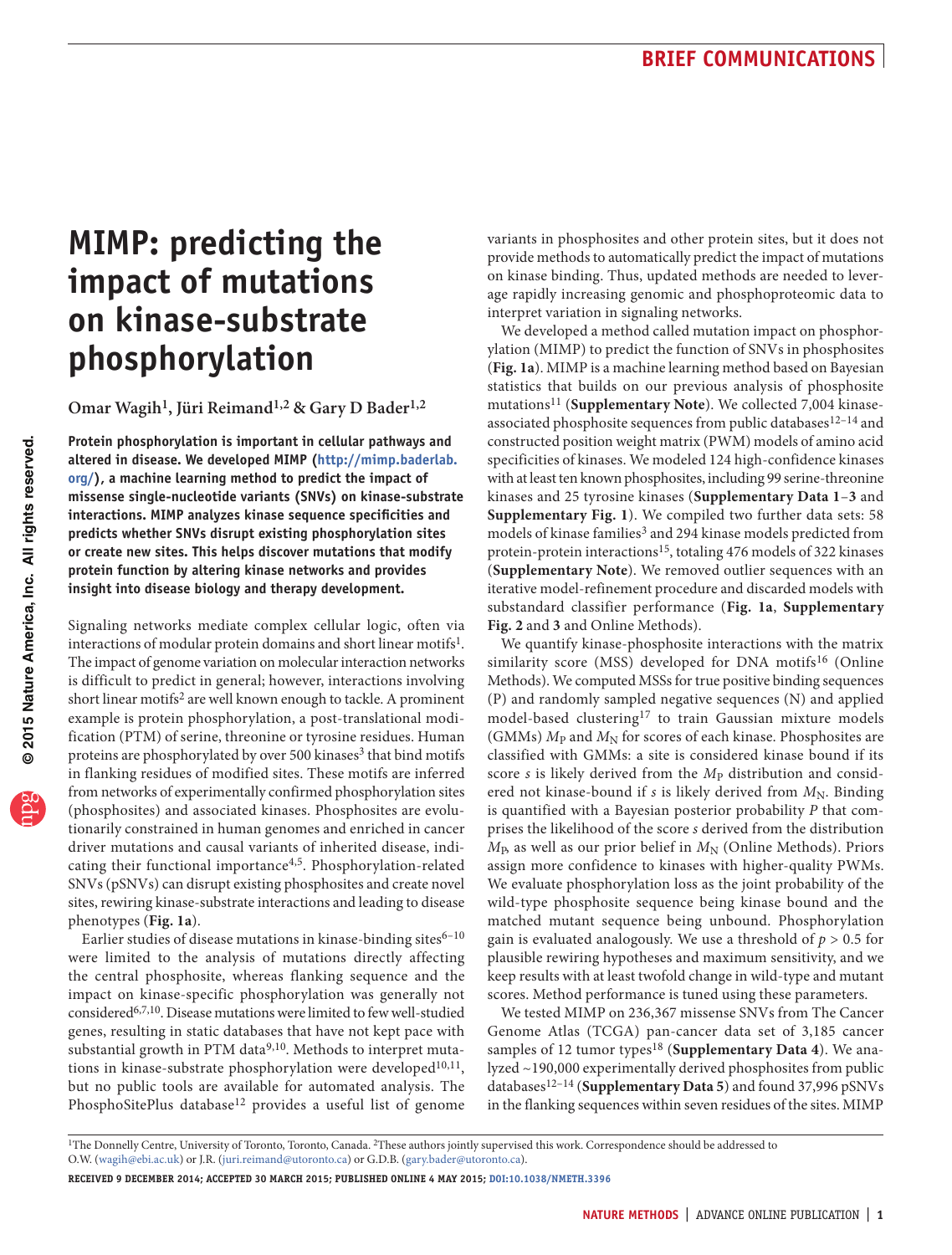# **brief communications**

<span id="page-1-0"></span>**Figure 1** | MIMP workflow and analysis. (**a**) MIMP workflow. (1) kinase sequence specificity models are constructed from known binding sites as position weight matrices and (2) refined iteratively. (3) Scores of known positive kinase-binding sites P and random negative sites N are modeled as Gaussian mixture distributions. Bayesian posterior probabilities are computed to classify sites as positives or negatives. (4) Cancer mutations are mapped to phosphosites. (5) Rewiring events are predicted by classifying matched wild-type and mutant sequences to alternate distributions. Phosphorylation loss is predicted if the joint probability  $p_{\text{loss}} > 0.5$  for the wildtype sequence being a positive kinasebinding site and the mutant sequence being a negative site. Phosphorylation gain is predicted similarly. (**b**) Analysis of mutations from the TCGA pan-cancer data set reveals numerous SNVs with predicted phosphorylation gain (green), loss (purple) and switch (orange). (**c**) Kinase families with the most frequent network-rewiring mutations. Colors as in **b**. (**d**–**f**) Experimental validation of three SNVs with predicted phosphorylation loss. Kinase sequence specificity models with wild-type (WT) and mutant phosphosites are shown on the left. Names of substrates, associated kinases, and phosphorylated residues



are shown on top of sequence logos. Mutated residues are indicated with red asterisks and red shading. Bar plots quantify *in vitro* kinase activity in counts per minute (c.p.m.) for two replicates of wild-type and mutant sequences as well as negative controls (blank). FDR-corrected *P* values were computed with the naive Bayes modified *t*-test<sup>[23](#page-2-17)</sup>.

provides a functional hypothesis for 7,092 pSNVs that potentially disrupt 7,589 phosphosites in 4,355 genes, including a significant enrichment of cancer genes (**[Fig. 1b](#page-1-0)**,**c** and **Supplementary Fig. 4**;  $n = 193$ ,  $P = 3.2 \times 10^{-13}$ , Fisher's exact test). We predict that mutations induce 41,952 network-rewiring events, including 8,852 phosphorylation gains and 33,100 losses (**Supplementary Fig. 5**, **Supplementary Data 6** and **Supplementary Discussion**). Some pSNVs (*n* = 671; 9%) may cause phosphorylation switches by simultaneously disrupting existing phosphosites and introducing new sites (**[Fig. 1b](#page-1-0)**). The most frequently mutated pSNV hotspots occur in cancer genes (*TP53*,  $n = 23$  pSNVs; *BRAF*,  $n = 13$ ; *CTNNB1*,  $n = 9$ ), highlighting known<sup>[19](#page-2-16)</sup> and predicted driver mechanisms of cancer.

We used pathways and genomic data for validation. Enrichment analysis revealed abundant network-rewiring pSNVs in cancerrelated processes such as apoptosis, translation, cell cycle and DNA repair (**Supplementary Fig. 6** and Online Methods; false discovery rate (FDR) *P* < 0.01, Poisson exact test). We investigated matched gene expression data from TCGA and cell component annotations from UniProt, as predictions of coexpressed and colocalized proteins are more likely valid. We found that 90% of kinase-substrate pairs show mRNA coexpression in corresponding tumor samples and that 63% co-occur in cellular compartments, significantly exceeding corresponding rates in random kinasesubstrate pairs (**Supplementary Fig. 7**; *P* < 1.8 × 10−3, *Z*-test). Thus, our predictions involve hallmark cancer processes and are likely compatible with cellular environment.

We experimentally tested 11 network-rewiring mutations (eight loss and three gain) of rewired kinases in five phosphosites of *TP53*, *CTNNB1* and *CLIP1*, corresponding to most frequent pSNVs (**[Fig. 1d](#page-1-0)**–**f**, **Supplementary Table 1** and **Supplementary Results**). We exposed libraries of wild-type and mutated sequences to predicted kinase domains *in vitro* and quantified phosphorylation (**Supplementary Table 1** and Online Methods). We confirmed ten cases (91%) with significantly altered kinase activity in mutated sequences relative to wild types (FDR *P* < 0.05, naive Bayes *t*-test; **Supplementary Results** and **Supplementary Fig. 8**). We propose that substitutions R213Q and R282W in TP53 disrupt phosphorylation by aurora kinase B, leading to increased TP53 activity in mutated cancer samples in TCGA data (R282W,  $n = 23$  samples; R213Q,  $n = 4$ ; **Supplementary Figs. 9** and **10**). These phosphosites are associated with TP53 inhibition<sup>[20,](#page-2-18)[21](#page-2-19)</sup>. Thus, MIMP can detect functional mutations in kinase-binding sites and propose corresponding mechanisms.

MIMP is available as a user-friendly web server and R package ([http://mimp.baderlab.org/\)](http://mimp.baderlab.org/). We aim to update data annually and extend MIMP to site-specific protein-protein interaction networks (14-3-3, SH3, SH2, PDZ[22](#page-2-20), WW) as well as protein-DNA and protein-RNA interaction networks of transcriptional regulation and RNA splicing (**Supplementary Discussion**).

## **Methods**

Methods and any associated references are available in the [online](http://www.nature.com/doifinder/10.1038/nmeth.3396) [version](http://www.nature.com/doifinder/10.1038/nmeth.3396) of the paper.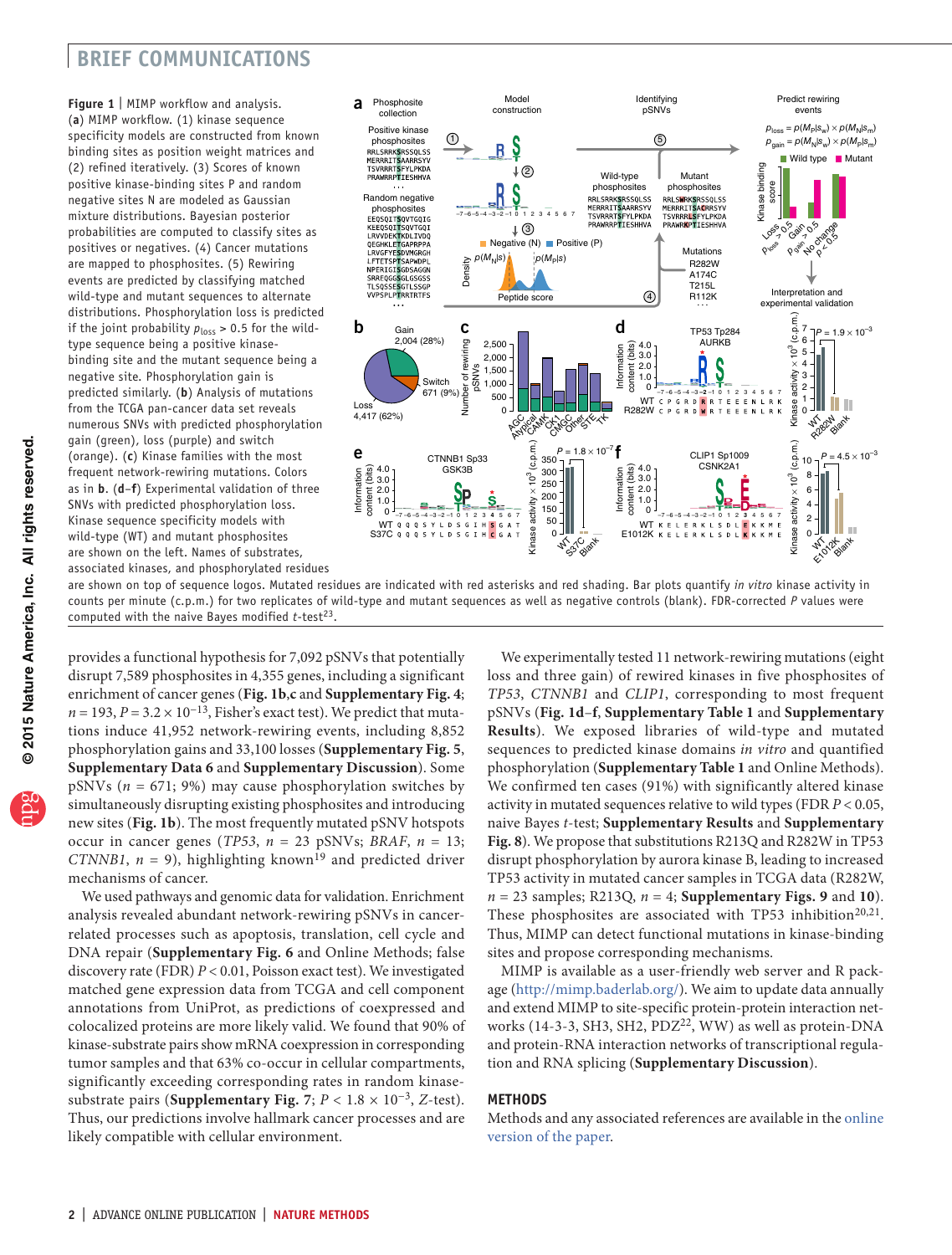# **brief communications**

*Note: Any Supplementary Information and Source Data files are available in the online [version](http://www.nature.com/doifinder/10.1038/nmeth.3396) of the paper.*

#### **Acknowledgments**

We thank A. Moses for detailed comments that improved the method and the Kinexus Bioinformatics Corporation for conducting kinase assays. This work was supported by the Canadian Institutes of Health Research grant MOP-84324 to G.D.B.

#### **AUTHOR CONTRIBUTIONS**

O.W., J.R. and G.D.B. devised the method and designed the analysis. O.W. analyzed the data, implemented the method and developed the software. O.W. wrote the initial manuscript. All authors edited and approved the final manuscript. J.R. and G.D.B. jointly supervised the project.

## **COMPETING FINANCIAL INTERESTS**

The authors declare no competing financial interests.

#### **Reprints and permissions information is available online at [http://www.nature.](http://www.nature.com/reprints/index.html) [com/reprints/index.html](http://www.nature.com/reprints/index.html).**

- <span id="page-2-8"></span>1. Pawson, T. *Nature* **373**, 573–580 (1995).
- <span id="page-2-9"></span>2. Reimand, J., Hui, S., Jain, S., Law, B. & Bader, G.D. *FEBS Lett.* **586**, 2751–2763 (2012).
- <span id="page-2-3"></span>3. Manning, G., Whyte, D.B., Martinez, R., Hunter, T. & Sudarsanam, S. *Science* **298**, 1912–1934 (2002).
- <span id="page-2-10"></span>4. Reimand, J. & Bader, G.D. *Mol. Syst. Biol.* **9**, 637 (2013).
- <span id="page-2-11"></span>5. Reimand, J., Wagih, O. & Bader, G.D. *PLoS Genet.* **11**, e1004919 (2015).
- <span id="page-2-12"></span>6. Riaño-Pachón, D.M. *et al. BMC Genomics* **11**, 411 (2010).
- <span id="page-2-14"></span>7. Savas, S. & Ozcelik, H. *BMC Cancer* **5**, 107 (2005).
- 8. Radivojac, P. *et al. Bioinformatics* **24**, i241–i247 (2008).
- <span id="page-2-15"></span>9. Ren, J. *et al. Mol. Cell. Proteomics* **9**, 623–634 (2010).
- <span id="page-2-13"></span><span id="page-2-0"></span>10. Ryu, G.M. *et al. Nucleic Acids Res.* **37**, 1297–1307 (2009). 11. Reimand, J., Wagih, O. & Bader, G.D. *Sci. Rep.* **3**, 2651 (2013).
- <span id="page-2-1"></span>12. Hornbeck, P.V. *et al. Nucleic Acids Res.* **40**, D261–D270 (2012).
- <span id="page-2-21"></span>13. Diella, F. *et al. BMC Bioinformatics* **5**, 79 (2004).
- <span id="page-2-2"></span>14. Keshava Prasad, T.S. *et al. Nucleic Acids Res.* **37**, D767–D772 (2009).
- <span id="page-2-4"></span>15. Newman, R.H. *et al. Mol. Syst. Biol.* **9**, 655 (2013).
- <span id="page-2-5"></span>16. Kel, A.E. *et al. Nucleic Acids Res.* **31**, 3576–3579 (2003).
- <span id="page-2-6"></span>17. Fraley, C. & Raftery, A.E. *J. Am. Stat. Assoc.* **97**, 611–631 (2002).
- <span id="page-2-7"></span>18. Weinstein, J.N. *et al. Nat. Genet.* **45**, 1113–1120 (2013).
- <span id="page-2-16"></span>19. Aberle, H., Bauer, A., Stappert, J., Kispert, A. & Kemler, R. *EMBO J.* **16**, 3797–3804 (1997).
- <span id="page-2-18"></span>20. Wu, L., Ma, C.A., Zhao, Y. & Jain, A. *J. Biol. Chem.* **286**, 2236–2244 (2011).
- <span id="page-2-19"></span>21. Gully, C.P. *et al. Proc. Natl. Acad. Sci. USA* **109**, E1513–E1522 (2012).
- <span id="page-2-20"></span>22. Gfeller, D., Ernst, A., Jarvik, N., Sidhu, S.S. & Bader, G.D. *PLoS ONE* **9**, e94507 (2014).
- <span id="page-2-17"></span>23. Smyth, G.K. *Stat. Appl. Genet. Mol. Biol.* **3**, Article3 (2004).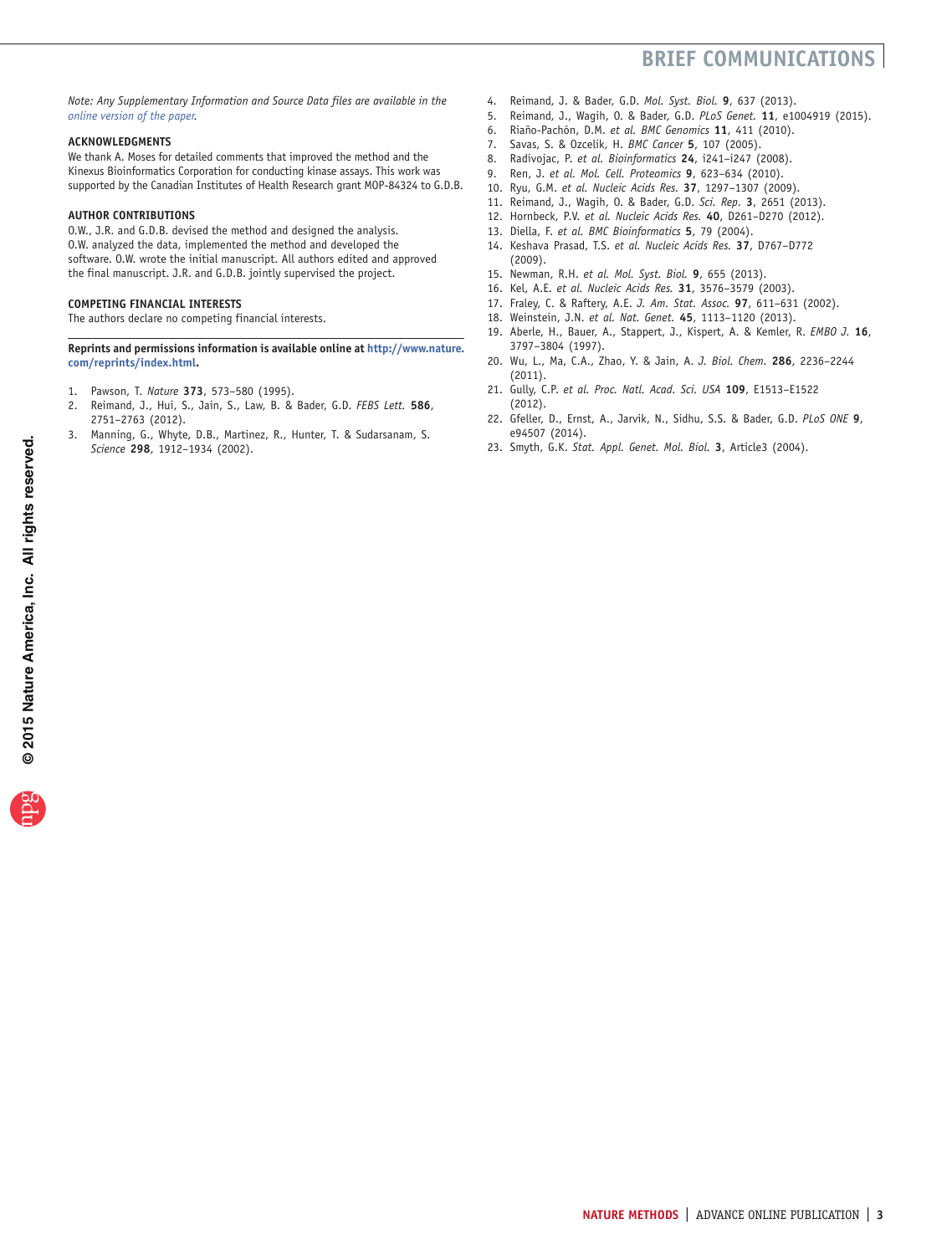## **ONLINE METHODS**

**Data collection.** We collected 190,428 experimentally validated human phosphosites from three online databases (PhosphoSitePlus<sup>12</sup>, PhosphoELM<sup>[13](#page-2-21)</sup>, HPRD<sup>14</sup>) after excluding duplicates and sites without annotated literature reference. Phosphosites were matched with exact sequence to longest isoforms of CCDS proteins, and  $\pm$ 7 flanking residues were retained as previously described<sup>[11](#page-2-0)</sup>. Nonmatching phosphosites were discarded. Somatic missense single-nucleotide variants of 3,185 cancer samples and 12 cancer types from the TCGA pan-cancer project<sup>18</sup> were retrieved from the Synapse database (<http://www.synapse.org/>; ID syn1729383). Matched expression data covering 3,468 samples and 17,461 genes from the TCGA were also obtained from Synapse (syn1695373). We discarded 354 gene expression samples (10%) that were not included in the mutation data set. Cell component annotations of 15,372 proteins were obtained from UniProt<sup>[24](#page-5-0)</sup>. Only top-level terms of the localization hierarchy were retained for maximum coverage.

**Kinase specificity models.** Kinase sequence specificities were modeled as position weight matrices (PWMs). We initially studied sequence specificities of 151 kinases and filtered the set to obtain 124 high-confidence models (see "Performance"). A single PWM was constructed for each kinase using known binding sites. Let *S* be a set of *n* binding sites of a kinase, each of length *m*,  $s_1$ , ..., $s_n$ , where  $s_k = s_{k1}$ , ..., $s_{km}$  and  $s_{kj}$  represents one of the 20 amino acids. A PWM is a matrix *M* of size  $20 \times m$  with weights *fij* as relative frequencies of amino acid *i* at position *j*

$$
f_{ij} = \frac{1}{n} \sum_{k=1}^{n} \lambda_i(s_{kj}) + \varepsilon \qquad \lambda_i(q) = \begin{cases} 1, & \text{if } i = q \\ 0, & \text{otherwise} \end{cases}
$$

The value  $\varepsilon$  is computed as the background probability of the amino acid multiplied by a pseudocount constant 0.01. Pseudocounts avoid infinite values and numerical problems when computing logarithms of frequencies, and they conservatively give higher preferences to the background model. Given a potential phosphosite sequence *q* of a kinase of length  $m$ ,  $q_1$ , ..., $q_m$ , the relative frequencies  $f_{ii}$  were used to compute binding scores. We adapted the matrix similarity score (MSS) originally developed for the analysis of DNA sequences in the MATCH algorithm<sup>16</sup>. MSS uses information content of each sequence position and normalizes against the highest and lowest relative frequencies per position in the PWM. The minimum MSS, 0, represents the lowest possible binding score, whereas the maximum MSS, 1, corresponds to a perfect match sequence. MSS is defined in the following formulas

$$
MSS = \frac{\text{Current} - \text{Min}}{\text{Max} - \text{Min}}
$$

$$
\text{Current} = \sum_{j=1}^{m} I(j) f_{q_j, j}
$$

$$
\text{Min} = \sum_{j=1}^{m} I(j) f_j^{\text{min}}
$$

$$
\text{Max} = \sum_{j=1}^{m} I(j) f_j^{\text{max}}
$$

$$
I(j) = -\sum_{i} f_{i,j} \log \left( \frac{f_{i,j}}{f_{\text{b}}} \right)
$$

The value  $q_i$  represents the amino acid at position  $j$  of the query sequence,  $f_j^{\text{min}}$  and  $f_j^{\text{max}}$  represent minimum and maximum relative frequency at position *j* of the PWM, respectively, and  $f<sub>b</sub>$  is the background frequency of a particular amino acid in the proteome. The central residue is discarded from scoring, as it would provide the strongest signal in the PWM and would mask signals in the flanking sequence. We separated kinases into two classes (serine/threonine and tyrosine kinases) on the basis of the majority of their reported binding sites, and we discarded sequences where the central residue mismatched the kinase class. Sequences with a central residue mismatching the PWM class were not. PWMs were constructed for kinases with at least ten binding sites. Kinases with fewer sites were removed as their PWMs proved too variable for informed predictions.

**Refining kinase specificity models.** To refine our kinase specificity models, we iteratively discarded sequences with poor correspondence to the PWM. The set of positive sequences *S*+ included all confirmed binding sites of a particular kinase, and the negative set *S*− included 10,000 15-mer sequences with central (eighth) residue of serine/threonine or tyrosine. The negative set was uniformly sampled from the proteome and excluded experimentally confirmed phosphosites. Although *S*− may include unexplored phosphorylation sites, it provides a proxy of true negative sites as only few experimentally confirmed nonphosphorylated sites are known. The *S*<sup>+</sup> set was compiled into the initial PWM  $M_0$ used to score the sets *S*+ and *S*−. To refine PWMs, we compared positive sequences to the score distribution of negative sequences and discarded positives that had scores similar to negatives. The *S*− distribution provided a threshold *t* as the 90th percentile, and sequences in *S*+ with score below *t* were discarded. The remaining sequences in *S*+ were summarized as the new PWM *M*1. This process was repeated until no further sequences were discarded owing to all sequences in *S*+ achieving a score greater than *t* or to the refinement surpassing the lower bound of ten sequences per positive set.

**Performance.** We used tenfold cross-validation to assess the performance of our PWMs. The *S*+ set was randomly split into ten equal groups  $g_1$ ,..., $g_{10}$ . The first group  $g_1$  was used as the test set, and the remaining groups  $g_2$ ,..., $g_{10}$  were summarized as a PWM. The PWMs were used to score known kinase binding sites in the test set and true negative sequences in a conservative negative set *S*#. In model evaluation, the negative set *S*# contained all experimental phosphosite sequences annotated to the other kinase families<sup>3</sup> excluding the family of the given kinase. This conservative approach selected kinase specificity models that discriminated kinase-specific phosphosites from other known phosphorylation sites. To evaluate model performance, we computed receiver operating characteristic (ROC) curves and area under curve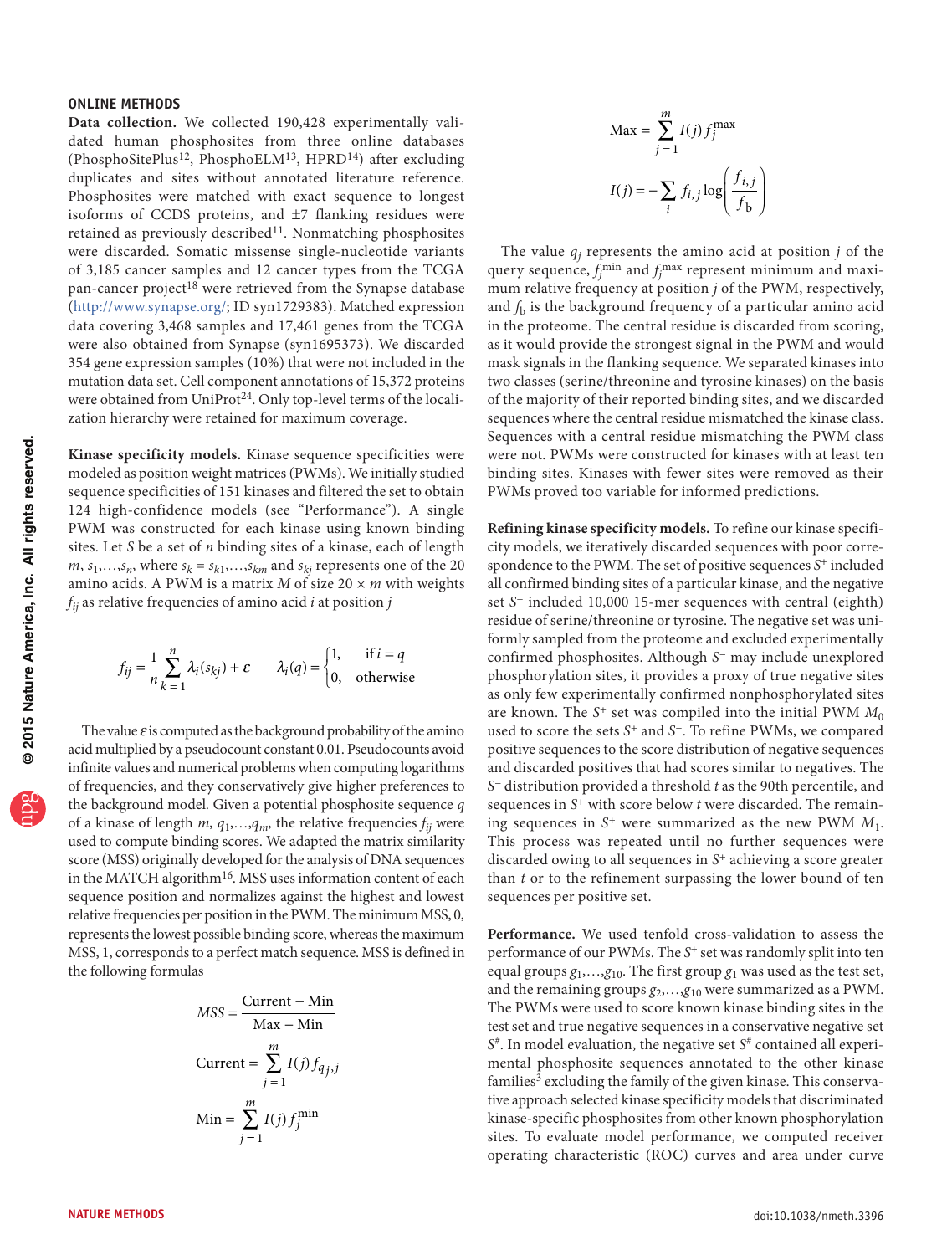values (AUCs) from true positive rates (TPR) and false positive rates (FPR) as

$$
TPR = \frac{TP}{TP + FN}; \quad FPR = \frac{FP}{FP + TN}
$$

This procedure was repeated ten times with each group as a test set, and the AUC values were averaged over ten iterations. We used an AUC of >0.6 to filter PWMs classifying kinase-specific sites and sites of other kinases. This corresponds to an AUC >0.65 of classifying true phosphosites from random nonphosphorylated sites (**Supplementary Fig. 3**). The filtering procedure resulted in 124 high-confidence PWMs.

**Predicting kinase binding and impact of mutations.** To quantify kinase interactions with phosphosite sequences, we trained two Gaussian mixture models (GMMs)  $M<sub>P</sub>$  and  $M<sub>N</sub>$  to reflect MSS scores of true positive kinase-bound sequences and randomly sampled nonphosphorylated sequences, respectively. Negative sequences were centered on S, T or Y residues and sampled from the proteome exclusive of experimentally confirmed phosphosites. Mixture models *M* were fitted using model-based clustering in the mclust R package<sup>17</sup> that infers an optimal number of components of the mixture  $M_1, M_2, \ldots, M_n$  and their weights and parameters (means, s.d.) with maximum-likelihood estimation. For a given MSS score *s*, the probability density function of a GMM was computed as

$$
\mathcal{L}(s \mid M) = \sum_{i=1}^{n} \mathcal{L}(s \mid M_i) w_i
$$

where  $\mathcal{L}(s|M_i)$  is the likelihood or density of *s* in the component  $M_i$  of the mixture and  $w_i$  is the weight of the *i*th component so that the mixture weights  $w_1$ , $w_2$ ,..., $w_n$  sum to 1. Given the learned parameters, mean  $\mu_i$  and s.d.  $\sigma_i$  of each component, the likelihood was computed using the normal distribution as

$$
\mathcal{L}(s \mid M_i) = \frac{1}{\sigma_i \sqrt{2\pi}} e^{-\frac{(s - \mu_i)^2}{2\sigma_i^2}}
$$

To estimate probabilities of mutation-induced phosphorylation loss and gain, we computed Bayesian posterior probabilities of positive  $M<sub>P</sub>$  and negative  $M<sub>N</sub>$  distributions given wild type *s*w and mutant *s*m scores. The posterior probability of the positive distribution  $M<sub>P</sub>$  given the wild-type sequence  $s<sub>w</sub>$  was computed as

$$
p(M_P | s_w) = \frac{\mathcal{L}(s_w | M_P) p(M_P)}{\mathcal{L}(s_w | M_P) p(M_P) + \mathcal{L}(s_w | M_N) p(M_N)}
$$

and  $p(M_N|s_w)$ ,  $p(M_P|s_m)$  and  $p(M_N|s_m)$  were derived similarly. The prior *p*(*M*) reflects our belief in the distribution *M*. We defined the prior of the positive distribution  $p(M_P)$  as equal to the AUC of the corresponding kinase PWM and the prior of the negative distribution  $p(M_N)$  equal to 1. The AUC quantifies the performance of the kinase PWM in classifying known binding

sites from sites of other kinases and thus serves as a measure of confidence in the model.

A loss-of-phosphorylation event was defined as the joint probability of two events, the positive distribution being representative of the wild-type sequence and the negative distribution being representative of the mutant sequence, and vice versa for phosphorylation gain

$$
p_{\text{loss}} = p(M_{\text{P}} \mid s_{\text{w}}) \times p(M_{\text{N}} \mid s_{\text{m}})
$$

$$
p_{\text{gain}} = p(M_{\text{N}} \mid s_{\text{w}}) \times p(M_{\text{P}} \mid s_{\text{m}})
$$

By default, we consider the joint probabilities greater than 0.5 to call network-rewiring mutations. Additionally, we compute fold changes in MSS scores of wild-type and mutant sequences  $\Delta = abs[log_2(s_m/s_w)]$  and employ a minimum threshold of  $\Delta \ge 1$ to filter events with small differences between  $s_w$  and  $s_m$ . These parameters can be altered to fine-tune method performance.

**Pathway analysis.** We carried out a pathway enrichment analysis to evaluate cancer mutations with predicted rewiring of phosphosites. We tested 5,753 protein groups representing pathways and protein complexes of 4,580 proteins from the databases Reactome<sup>25</sup> and CORUM<sup>[26](#page-5-2)</sup> obtained from the g:Profiler<sup>[27](#page-5-3)</sup> web server. Protein groups were filtered to exclude nonphosphorylated proteins, small ( $n < 5$  proteins) and large groups ( $n > 500$ ), groups with few pSNVs (*n* < 2) and groups where only one gene was mutated. One-tailed Poisson exact tests were applied to identify groups with excessive network-rewiring pSNVs, using global average number of network-rewiring pSNVs per protein as expected rate. Observed network-rewiring pSNVs per group and number of proteins in the group were used to determine the significance of enrichment. Resulting *P* values were corrected for multiple testing with the Benjamini-Hochberg method for false discovery rate (FDR). We considered pathways significantly enriched for network-rewiring mutations with FDR *P* < 0.01. Results were visualized with the Enrichment Map app<sup>[28](#page-5-4)</sup> in Cytoscape [\(http://www.cytoscape.org/](http://www.cytoscape.org/)) and manually curated to identify functional themes.

**MIMP implementation.** MIMP is implemented as a web server and an R package with precomputed kinase specificity models for individual kinases and kinase families. MIMP requires two inputs to predict network-rewiring pSNVs in phosphorylation: mutation data of single amino acid substitutions and protein sequence data in FASTA format. The third optional input file includes positions of phosphorylated residues in protein sequences. If no phosphorylation data are provided, MIMP uses all S,T and Y residues as potential phosphorylation sites. Users can adjust the posterior probability cutoff and score fold change to tune results and to choose between kinase-specific and family-wide specificity models for site prediction. Results are returned in a table with lists of mutations and their impact on binding sites, phosphosite positions, and wild type and mutant sites. Browser visualization in the web server and R package enables easier navigation of results: for example, by sorting columns, filtering rows and visualizing motifs. MIMP is available at <http://mimp.baderlab.org/>. Installation instructions of the R package, documentation and sample data are available online.